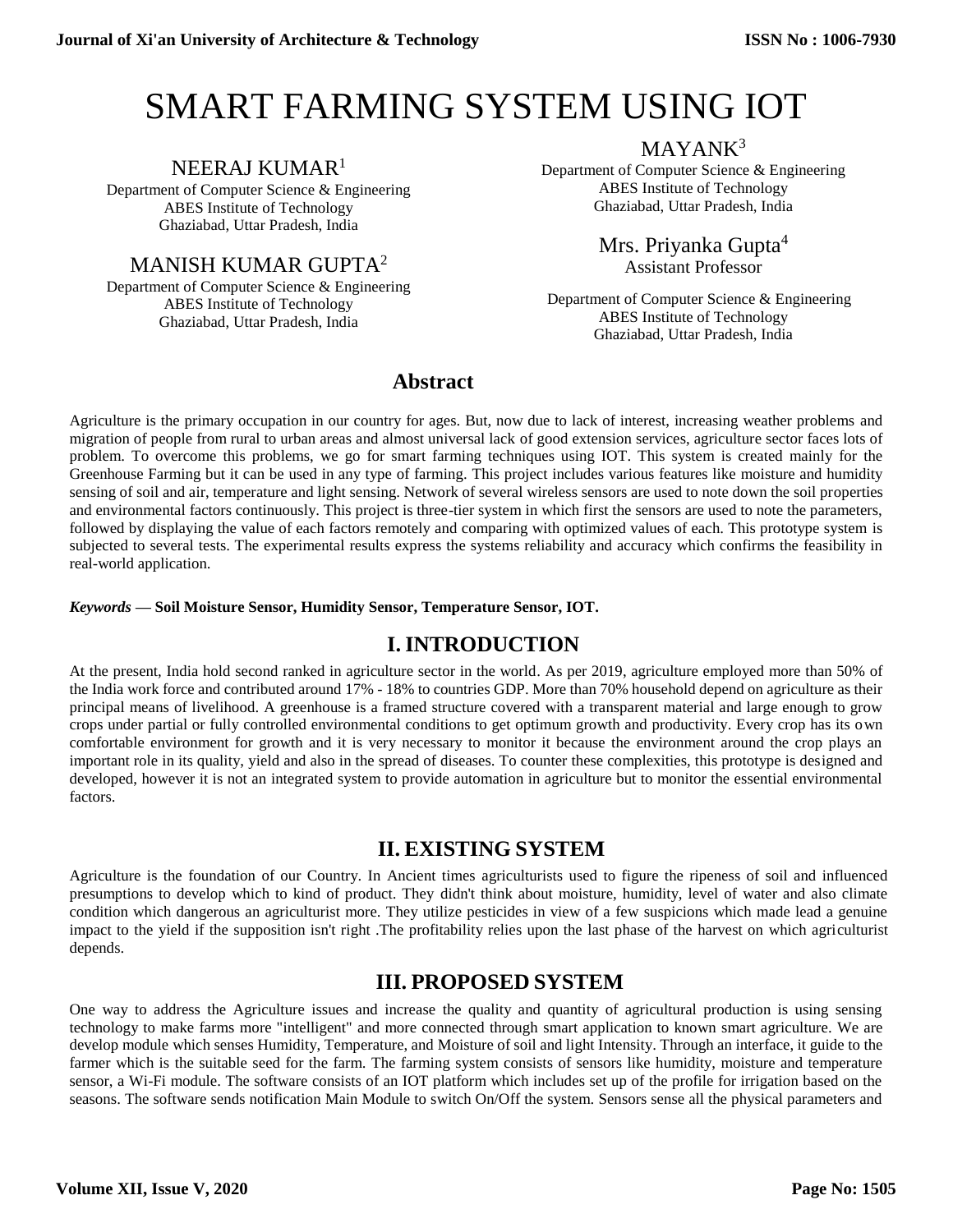#### **Journal of Xi'an University of Architecture & Technology**

convert the analogue value to digital value. Humidity and Temperature sensors are used to estimate the humidity and temperature respectively on field. Soil Moisture Sensor is used to estimate the moisture content of the soil. For obtaining data in real time from the sensors, a module is combined. This data is then transmitted to the IOT gateway. The IOT gateway then transmits the data to the IOT platform (Cloud) using the Wi-Fi module. The cloud in the system will include a database. The database will maintain the data received from the IOT gateway. The Data collected are analyzed using Decision trees. Fig. 1 is the Diagram of Proposed system which consists of six modules i.e. Acquiring Data from the environment, Microcontroller Assembly, Network, Cloud storage, IOT based Interface and Hand held Device and are described as follows:

#### **A. Data from Environment**

The moisture from the soil is determined by the FC-28 soil moisture sensor which collect all data of the soil measured in percentage. The humidity and temperature are determined by DHT11. Humidity and Temperature Sensor are measured in percentage and Celsius respectively. The light intensity is measured by BH1750 light sensor in candela.

#### **B. Micro-controller assembly**

Fig. 2 is the messenger of Microcontroller assembly in the proposed system. This Microcontroller assembly is the hardware part of the system and governs the data get via the sensors present in it. The microcontroller job is to communicate with cloud storage and has Embedded Wi-Fi module which has the Wi-Fi range up to 300 meters which helps to propagate information through the network.

#### **D. IOT based interface**

IOT integration is concerned with APIs, the applications communicates with each IOT devices using logical connectors. APIs exhibit data that enables those devices to transmit data to the application, acting as a data interface. They also allow your application to take control of the device and act as a function interface.

#### **E. Hand held Device**

The monitoring of the data can be done in mobile application. The data received from the sensor are displayed in these applications which act as user interface. These application are operated in portable device like mobile phones which has LCD to display the data.



Fig 1. Diagram of proposed system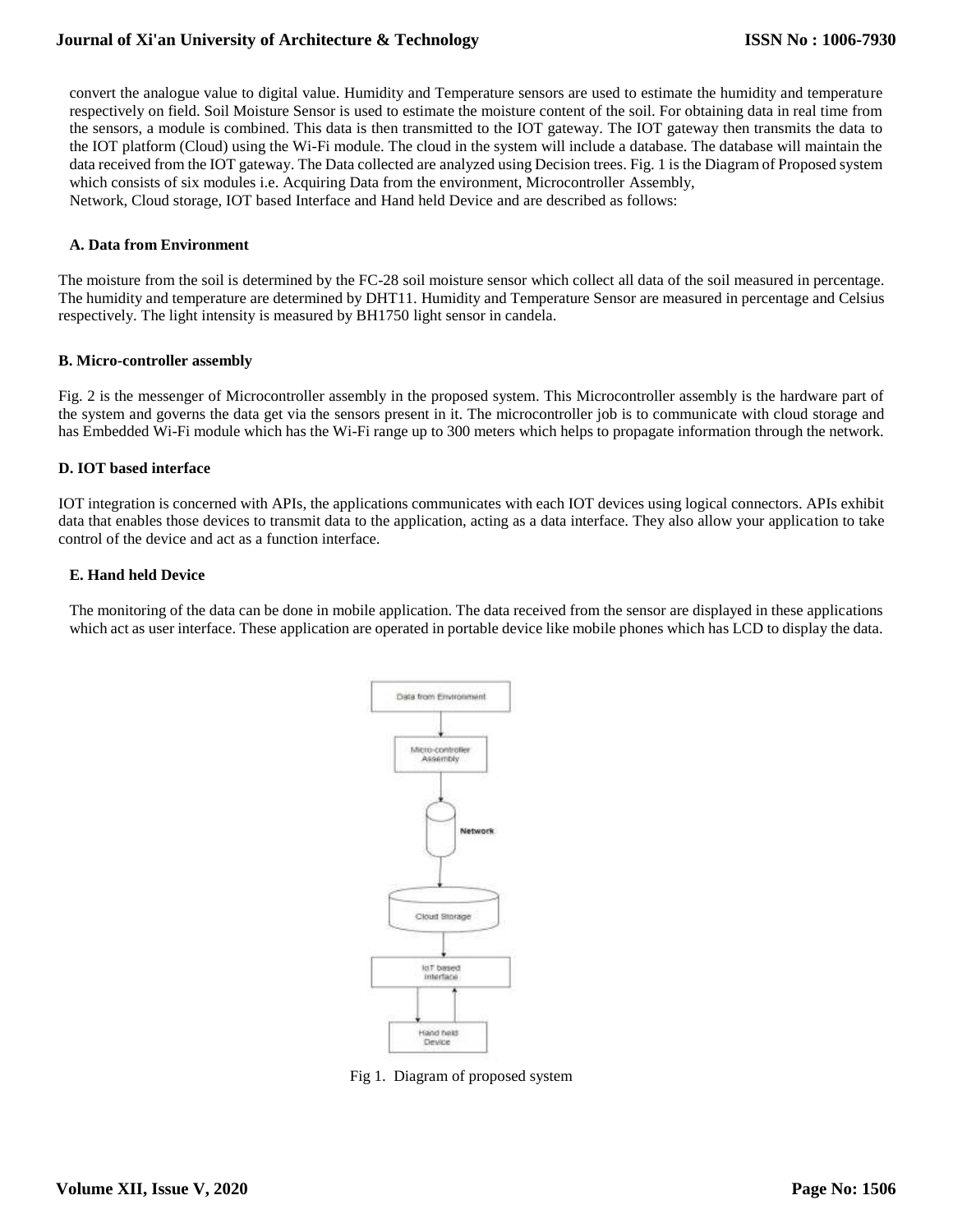

 Hardware part Fig. 2 Microcontroller Assembly

# **AGRICULTURAL ISSUE THAT IOT CAN ADDRESS**

In this section several issue faced by farmers have been addressed-

#### **Climate Change**:

It is the biggest issue of agriculture now days. In a conference in Gujrat on "Climate smart Agriculture" experts from agriculture sectors found out that agriculture production will decrease 10-20% by 2050 because of climate change. Climate change affects directly to agriculture and also impacts on quality and productivity of crops. Therefore a quick solution is required to address this issue .A recent report by Ericsson, in fact, claims that information and communication technologies (ICT) could help cut up to 63.5 Gt of GHG emissions by 2030.The Internet of Things can help decarbonizes our energy system, provide modern energy system to every human being, manage our infrastructure, and allow us to adapt to and address climate change.

#### **Soil Study:**

Soil is major component in farming which has a great impact on the success of agriculture. Farmers check moisture and soil data receive an advantage in farming, including in precision agriculture.

#### **Water Study and Crop water estimation**:

Water quality affects farming and crops output. Farmers need to make decisions on the amount of water their crops need. Crop water requirements depend on various conditions like crop types, season, climate, and growth stages of crops. Crops lose water through transpiration, and canopy loses water through evaporation. A project in Scotland, Dee, developed a Smartphone application which encourage users to submit information of water conditions, i.e. water level, water clarity, obstruction in river, algae cover, temperature, nonnative plants in water, and accompanying photographs of the River Dee.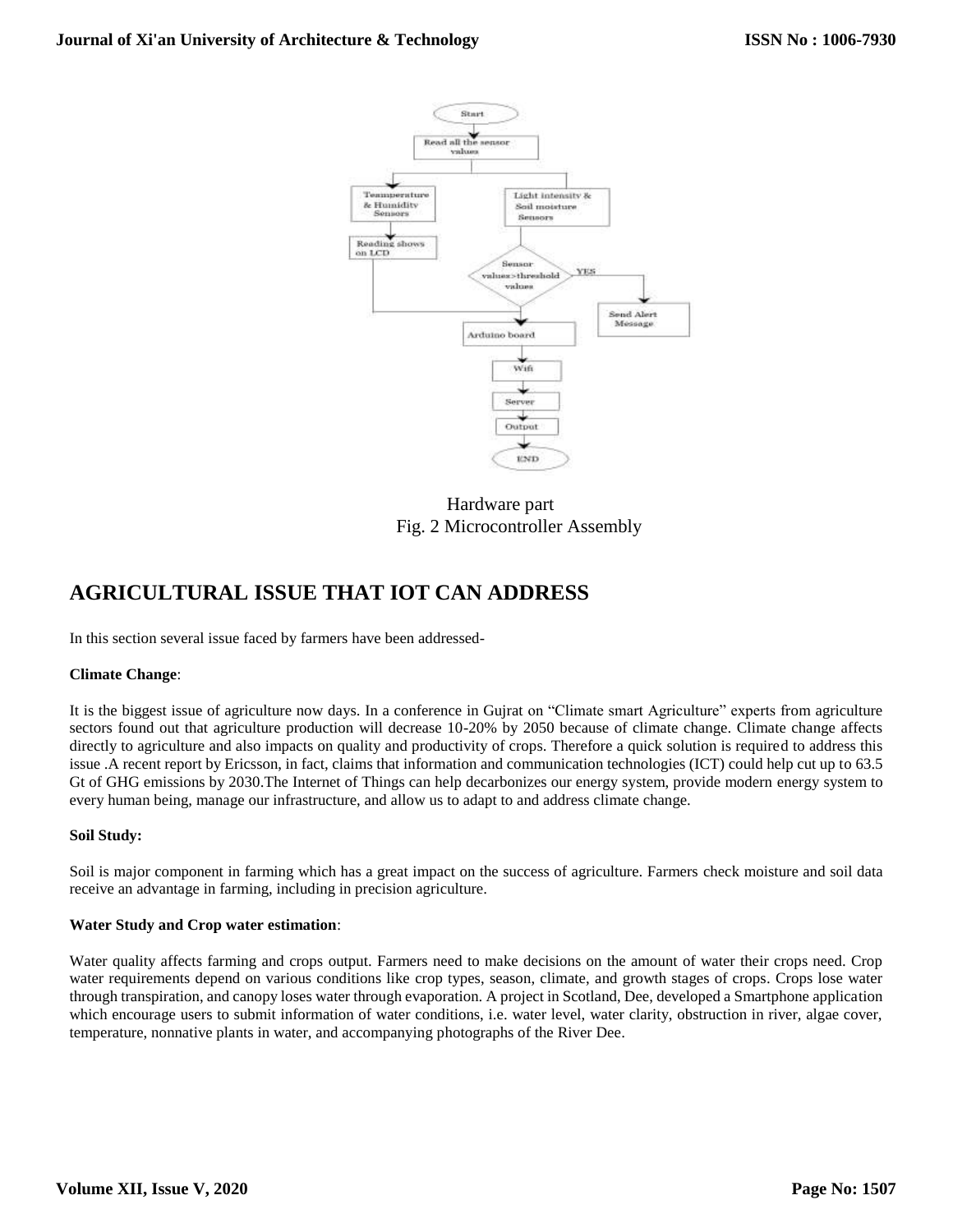#### **Crop Produce Readiness Analysis:**

If farmers are supplied with the information of crop price, they can sell their crops in specific time to earn well. An innovative use of smart phone-based sensors is to determine ripeness of crops. IOT based application, smart phone camera is utilized to capture pictures of crops and UV-A light sources to determine ripeness levels for green crops. Farmers could integrate the system into their farms by separate crops of different ripeness levels into piles before sending them to markets.

### **HOW SMARTPHONE CAN HELP IN SMART AGRICULTURE**

Agriculture is the main source of farmers' incomes. Lack of access to relevant information leads yield, farmers & low income. People still believe in agriculture they do not want coming in smart farming. Data on soil could be used by biotech giants. Access to real time information about harvesting helps corporation predict property value of farmers to get idea about crops market. However IOT should be brought closer to primary sector by integrating with complementary tools to generate quantity and quality of crops and save the time of farmers. Farmers can check easily soil moisture, humidity sensor and light intensity through farming application and after getting all data then save the water consumption. The information from one farm can be shared with other farm in order to get aggregated output.

# **CHALLENGES IN IMPLEMENTING IOT IN RURAL AREA**

In India, There are many challenges to implement IOT in rural areas. Almost Indian farmers, lack of awareness about new technology provided by government, this is a major problem in rural areas. This created a barrier when government launch new technologies and implement some project like IOT based and many more. Another issue is Indian farmers are still believe in old generation agriculture system. In order media any such advance technology first step to aware among farmer. Mostly farmers are lack of essential infrastructure like proper irrigation system. To overcome this problem government use three step:-

- Provide education on new technology.
- Digital and IOT awareness.
- Connect skill-intervention to market.

### **CONCLUSION**

Agriculture is an integral part of India. It provides employment to approximately 52% of labor. Its contribution to GDP is between 14 to 15%. If government provides with proper training about technologies for farmer, with a smart mobile in hand farmer can perform many of their agricultural tasks without even reaching there. Basically it helps farmers to stay connected with their farms from anyplace anytime. It also helps in reducing human effort with increased productivity and it boosts economy of farmers as well as country. Therefore with fully equipped software and Internet of Things, agriculture industry can provide a better vision for next generation and make India better in coming days.

### **ACKNOWLEDGEMENTS**

We would like to express our mentor to Mrs. Priyanka Gupta, ABES Institute of Technology, Ghaziabad for sharing her pearls of wisdom and encouraging us to take up new challenges in research and exploring new ideas in our field of study.